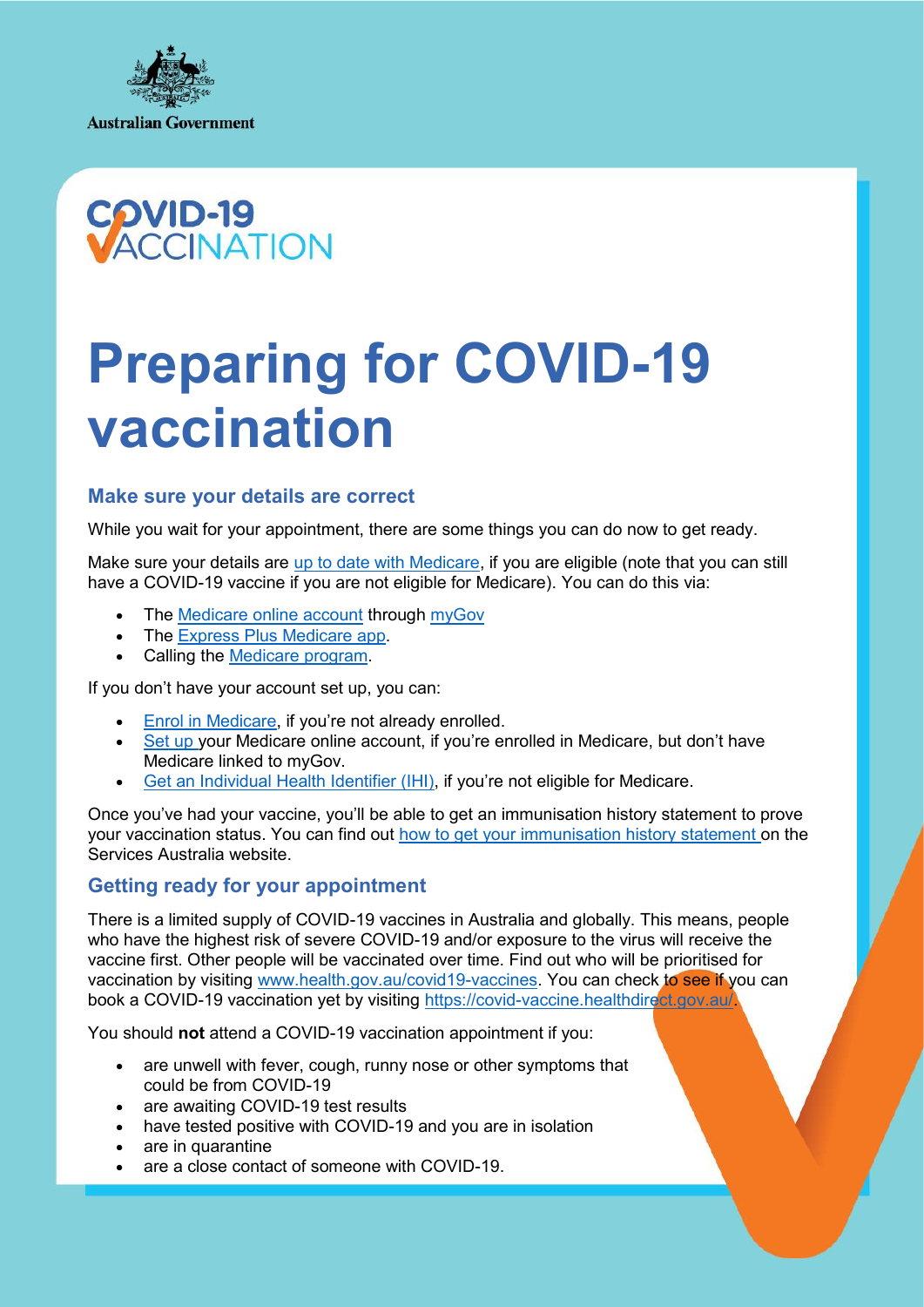If you fall into any of the above categories, check with your immunisation provider. You may need to reschedule your appointment for vaccination. COVID-19 vaccines are not effective at treating COVID-19.

If you have had another vaccine in the 14 days before your COVID-19 vaccine appointment, tell your immunisation provider. Your immunisation provider may ask you to reschedule your appointment.

You are not required to test for COVID-19 before vaccination if you do not have a fever or any respiratory symptoms.

### **Plan ahead for two doses**

It is important that you receive two doses of your COVID-19 vaccine. There should be at least 3 weeks between the two doses if you receive the COVID-19 Pfizer [Comirnaty] vaccine; there should be about 12 weeks between the two doses if you receive the COVID-19 Vaccine AstraZeneca. Optimal protection against COVID-19 will not occur until about one to two weeks after your second dose.

#### **What to expect at your vaccination appointment**

You should bring the following to your COVID-19 vaccination appointment:

- photo ID, if you have one
- Medicare card, if you have one
- employee ID, if you are getting a COVID-19 vaccine because of your occupation.
- information about any of your medical conditions, allergies, bleeding disorders or immunocompromise (i.e. weakened immune system)
- information about any medications you are taking
- information about any previous COVID-19 vaccine received (vaccine brand and date of vaccination)
- information about any reactions you have had to any vaccine in the past
- the name of your current GP/s and any specialist doctors you see
- a face mask (if required by your state/territory).

At your appointment, you will be able to discuss any questions you have about COVID-19 vaccinations with your immunisation provider.

Tell your immunisation provider if you have any medical conditions or if you are taking any medications. Especially make sure to tell them if you:

- have had an allergic reaction to a previous dose of a COVID-19 vaccine or to an ingredient of the vaccine
- have had anaphylaxis (a severe allergic reaction) to other vaccines or other medicines
- have a mast cell disorder
- have a bleeding disorder or are receiving anticoagulant therapy (a blood thinner)
- are pregnant (or think you might be pregnant) or breastfeeding
- are immunocompromised (i.e. have a weakened immune system or take immune suppressing medication)
- have had COVID-19 in the past, or have ongoing illness from COVID-19
- have received another COVID-19 vaccine (and which brand)
- have received any vaccine in the last 14 days.